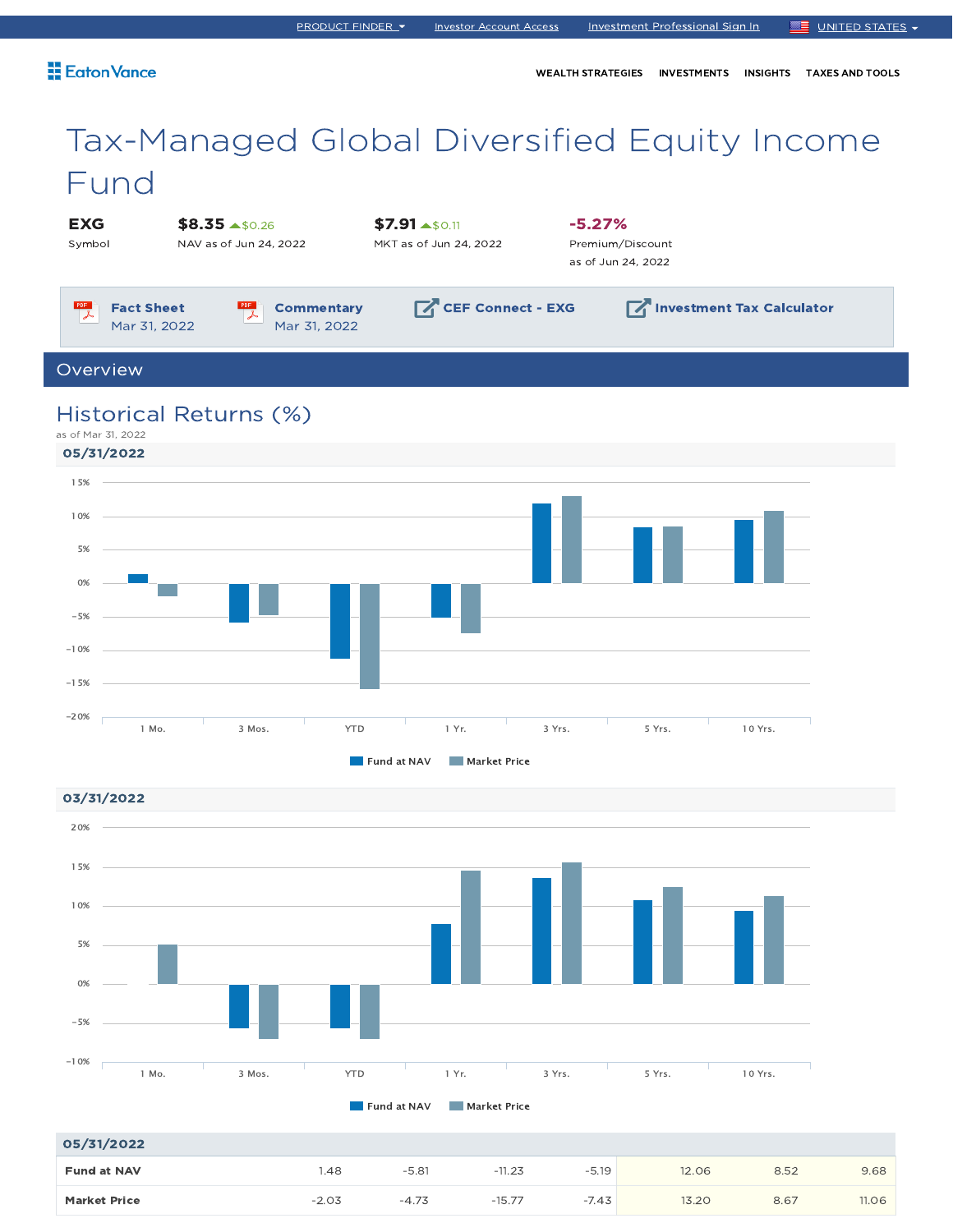| 03/31/2022          |      |         |         |       |       |       |       |
|---------------------|------|---------|---------|-------|-------|-------|-------|
| <b>Fund at NAV</b>  | 0.09 | $-5.67$ | $-5.67$ | 7.91  | 13.65 | 10.85 | 9.48  |
| <b>Market Price</b> | 5.15 | $-7.03$ | $-7.03$ | 14.62 | 15.72 | 12.54 | 11.32 |

Past performance is no guarantee of future results. Investment return and principal value will fluctuate so that shares, when sold, may be worth more or less than their original cost. Performance is for the stated time period only; due to market volatility, the Fund's current performance may be lower or higher than quoted. The Fund's performance at market price will differ from its results at NAV. Returns are historical and are calculated by determining the percentage change in net asset value or market price (as applicable) with all distributions reinvested and includes management fees and other expenses. Until the reinvestment of Fund distributions is completed, returns are calculated using the lower of the net asset value or market price of the shares on the distribution ex date. Once the reinvestment is complete, returns are calculated using the average reinvestment price. Performance less than or equal to one year is cumulative.

The Fund has adopted a policy to pay common shareholders a stable monthly distribution, and may pay distributions consisting of amounts characterized for federal income tax purposes as qualified and non-qualified ordinary dividends, capital gains distributions and nondividend distributions, also known as return of capital. There is no assurance that the Fund will always be able to pay distributions of <sup>a</sup> particular size. Click here for more information.

# Distribution Rates<sup>1,2</sup>

| <b>Distribution Rate at NAV</b>          | 9.90%  |
|------------------------------------------|--------|
| <b>Distribution Rate at Market Price</b> | 10.45% |

### Fund Facts as of May 31, 2022

| <b>Performance Inception</b> | 02/27/2007               |
|------------------------------|--------------------------|
| <b>Investment Objective</b>  | Current income and gains |
| <b>Total Net Assets</b>      | \$2.7B                   |
| <b>CUSIP</b>                 | 27829F108                |

## Fund Facts

| <b>Performance Inception</b> | 02/27/2007               |
|------------------------------|--------------------------|
| <b>Investment Objective</b>  | Current income and gains |
| <b>CUSIP</b>                 | 27829F108                |

as of Jun 24, 2022

## Expense Ratios (%)

as of Annual Report dated 10/31/2021

| <b>Management Fees</b> | 0.99 |
|------------------------|------|
| <b>Other Expenses</b>  | 0.08 |
| <b>Total Expenses</b>  | 1.07 |

# Portfolio Management

Christopher M. Dyer, CFA Managed Fund since 2015

The information contained herein is provided for informational purposes only and does not constitute a solicitation of an offer to buy or sell Fund shares. Common shares of the Fund are only available for purchase and sale at current market price on a stock exchange. There is no assurance that the Fund will achieve its investment objective. The Fund is subject to numerous risks, including investment risks. Shares of closed-end funds often trade at a discount from their net asset value. The Fund is not a complete investment program and you may lose money investing in the Fund. An investment in the Fund may not be appropriate for all investors. Investors should review and consider carefully the Fund's investment objective, risks, charges and expenses.

The premium/discount is calculated as [(market price/NAV)-1].

Links to Morningstar Fact Sheet and CEF Connect: By clicking on the link from this page to the Morningstar fact sheet or CEF Connect, you will leave the Eaton Vance website. Eaton Vance is not responsible for the content of any such third-party website. See "Terms and Conditions" below.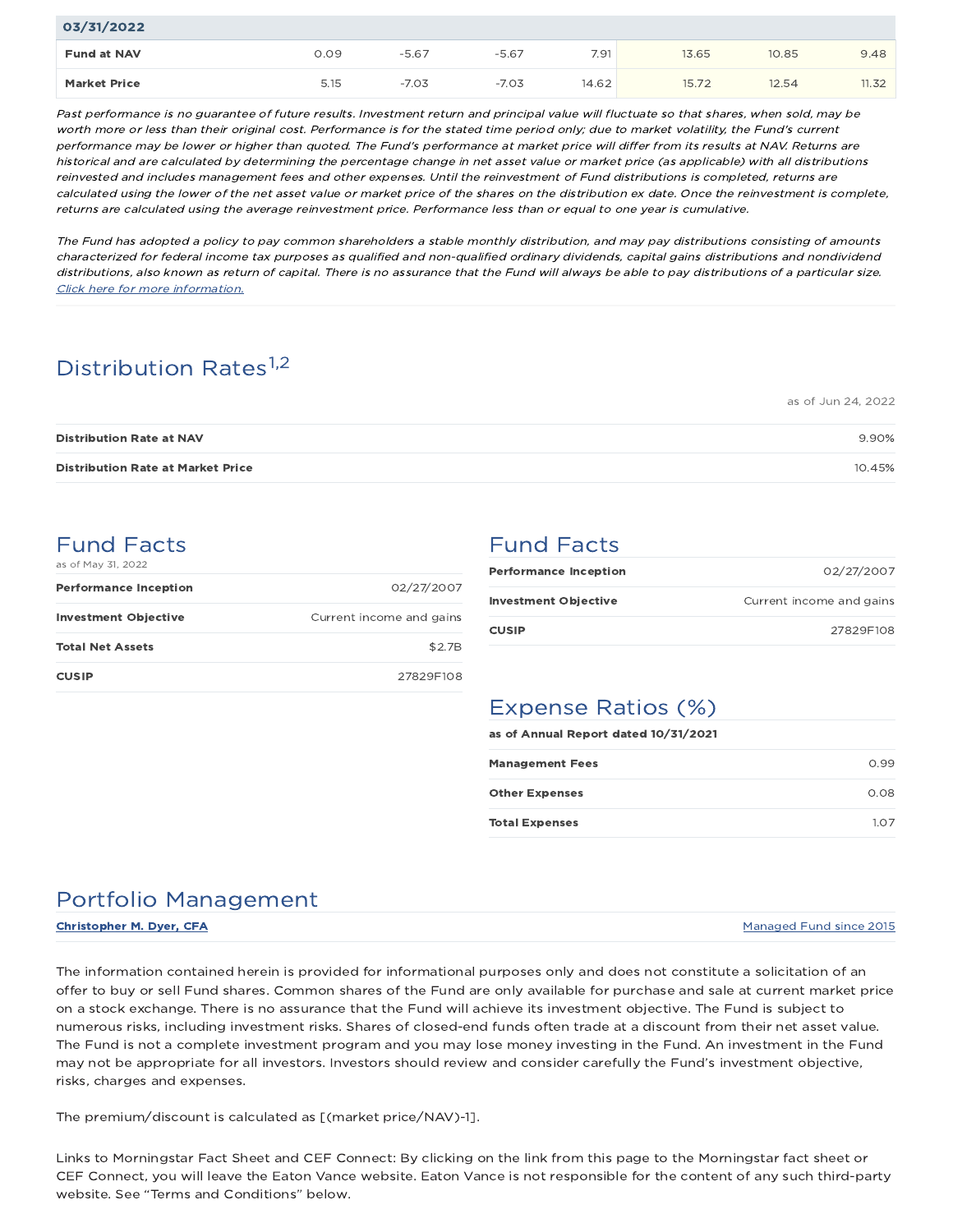Eaton Vance Distributors, Inc., Member FINRA/SIPC, is an affiliate of Eaton Vance Management.

### About Risk:

The value of investments held by the Fund may increase or decrease in response to economic, and financial events (whether real, expected or perceived) in the U.S. and global markets. The value of equity securities is sensitive to stock market volatility. A decision as to whether, when and how to use options involves the exercise of skill and judgment, and even a well-conceived and well-executed options program may be adversely affected by market behavior or unexpected events. The exercise of index call options sold by the Fund may require the Fund to sell portfolio securities to generate cash at inopportune times or for unattractive prices. In addition, the trading price of options may be adversely affected if the market for such options becomes less liquid or smaller. Investments in foreign instruments or currencies can involve greater risk and volatility than U.S. investments because of adverse market, economic, political, regulatory, geopolitical or other conditions. Market conditions may limit the ability to generate tax losses or to generate dividend income taxed at favorable tax rates. The Fund's ability to utilize various tax-managed techniques may be curtailed or eliminated in the future by tax legislation or regulation. The Fund's exposure to derivatives involves risks different from, or possibly greater than, the risks associated with investing directly in securities and other investments. Derivatives instruments can be highly volatile, result in leverage (which can increase both the risk and return potential of the Fund) , and involve risks in addition to the risks of the underlying instrument on which the derivative is based, such as counterparty, correlation and liquidity risk. If a counterparty is unable to honor its commitments, the value of Fund shares may decline and/or the Fund could experience delays in the return of collateral or other assets held by the counterparty. The impact of the coronavirus on global markets could last for an extended period and could adversely affect the Fund's performance. The Fund may engage in other investment practices that may involve additional risks.

1. Distribution Rate at NAV and Market Price is calculated by dividing the last distribution paid per share (annualized) by NAV or market price, respectively. A Fund's distributions in any period may be more or less than the net return earned by the Fund on its investments, and therefore should not be used as a measure of performance or confused with "yield" or "income." 2. The Fund has adopted a policy to pay common shareholders a stable monthly distribution, and may pay distributions consisting of amounts characterized for federal income tax purposes as qualified and non-qualified ordinary dividends, capital gains distributions and non-dividend distributions, also known as return of capital.

### Performance

### Historical Returns (%)

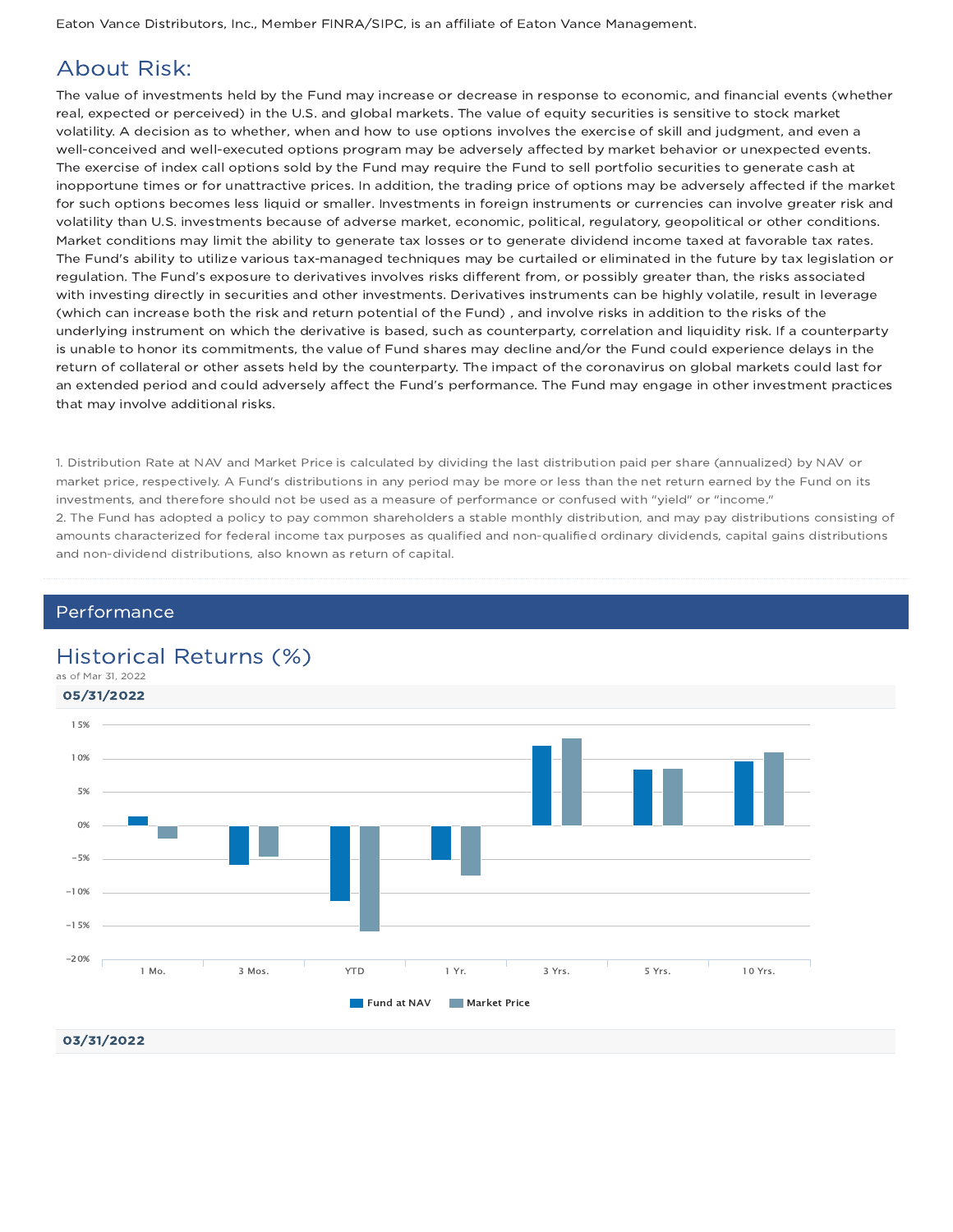

| 05/31/2022          |         |         |          |         |       |       |       |
|---------------------|---------|---------|----------|---------|-------|-------|-------|
| <b>Fund at NAV</b>  | 1.48    | $-5.81$ | $-11.23$ | $-5.19$ | 12.06 | 8.52  | 9.68  |
| <b>Market Price</b> | $-2.03$ | $-4.73$ | $-15.77$ | $-7.43$ | 13.20 | 8.67  | 11.06 |
| 03/31/2022          |         |         |          |         |       |       |       |
| <b>Fund at NAV</b>  | 0.09    | $-5.67$ | $-5.67$  | 7.91    | 13.65 | 10.85 | 9.48  |
| <b>Market Price</b> | 5.15    | $-7.03$ | $-7.03$  | 14.62   | 15.72 | 12.54 | 11.32 |

Past performance is no guarantee of future results. Investment return and principal value will fluctuate so that shares, when sold, may be worth more or less than their original cost. Performance is for the stated time period only; due to market volatility, the Fund's current performance may be lower or higher than quoted. The Fund's performance at market price will differ from its results at NAV. Returns are historical and are calculated by determining the percentage change in net asset value or market price (as applicable) with all distributions reinvested and includes management fees and other expenses. Until the reinvestment of Fund distributions is completed, returns are calculated using the lower of the net asset value or market price of the shares on the distribution ex date. Once the reinvestment is complete, returns are calculated using the average reinvestment price. Performance less than or equal to one year is cumulative.

The Fund has adopted a policy to pay common shareholders a stable monthly distribution, and may pay distributions consisting of amounts characterized for federal income tax purposes as qualified and non-qualified ordinary dividends, capital gains distributions and nondividend distributions, also known as return of capital. There is no assurance that the Fund will always be able to pay distributions of <sup>a</sup> particular size. Click here for more information.

## Calendar Year Returns (%)

|                     | 2012  | 2013  | 2014 | 2015 | 2016 | 2017  | 2018     | 2019  | 2020  | 2021  |
|---------------------|-------|-------|------|------|------|-------|----------|-------|-------|-------|
| <b>Fund at NAV</b>  | 17.13 | 19.12 | 2.19 | 4.30 | 2.24 | 18.35 | $-9.14$  | 27.90 | 12.88 | 20.98 |
| <b>Market Price</b> | 19.88 | 25.61 | 4.50 | 3.38 | 1.55 | 29.37 | $-11.94$ | 28.69 | 9.97  | 31.54 |

# Fund Facts

Performance Inception 02/27/2007

# Distribution Rates<sup>1,2</sup>

as of Jun 24, 2022

| <b>Distribution Rate at NAV</b>          | 9.90%  |
|------------------------------------------|--------|
| <b>Distribution Rate at Market Price</b> | 10.45% |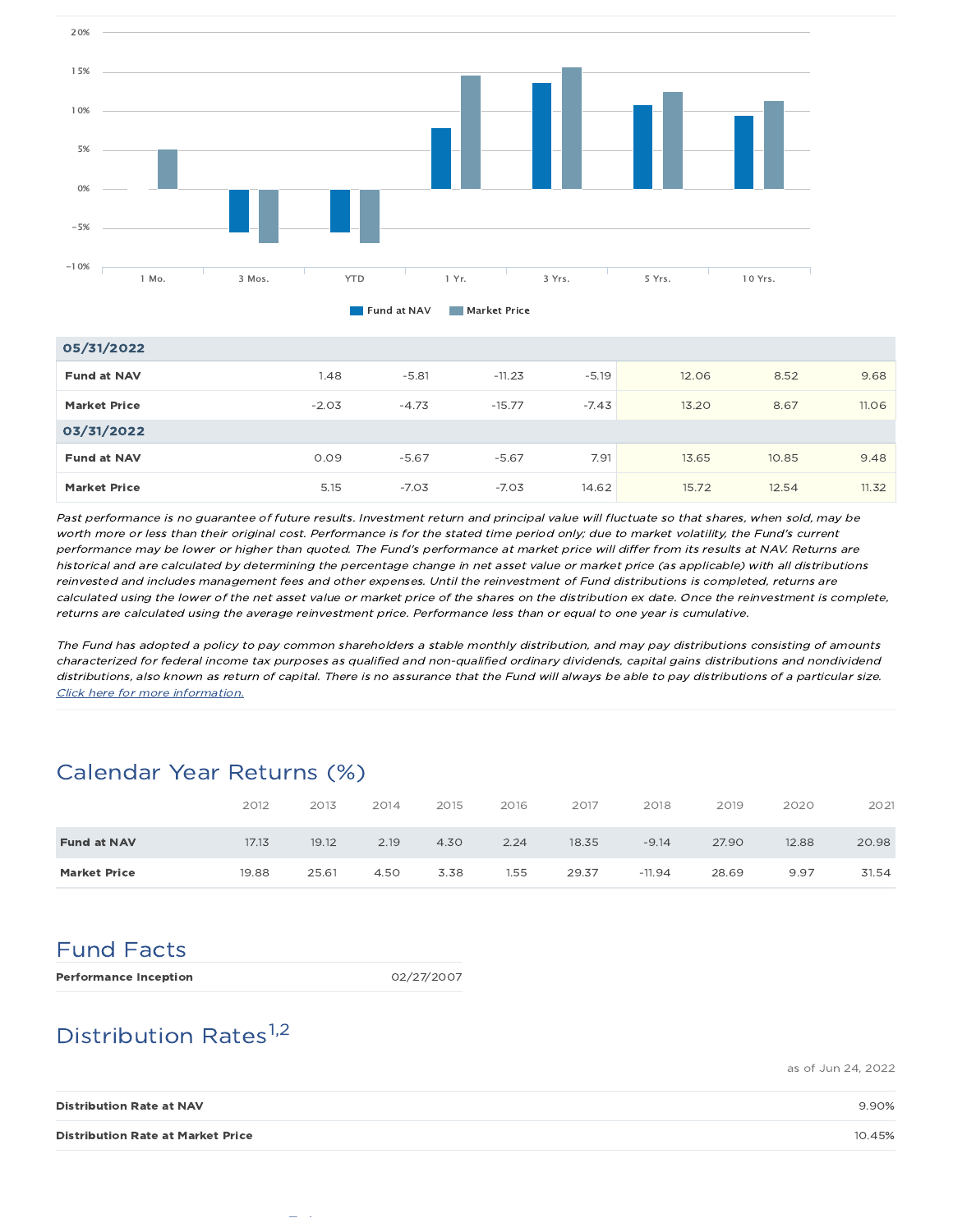# Distribution History<sup>3,4</sup>

| Ex-Date         | Distribution | <b>Reinvest Price</b> |
|-----------------|--------------|-----------------------|
| Jun 22, 2022    | \$0.06890    |                       |
| May 23, 2022    | \$0.06890    |                       |
| Apr 21, 2022    | \$0.06890    |                       |
| Mar 23, 2022    | \$0.06890    |                       |
| Feb 17, 2022    | \$0.06890    |                       |
| Jan 21, 2022    | \$0.06890    |                       |
| Dec 22, 2021    | \$0.06890    |                       |
| Nov 22, 2021    | \$0.06890    |                       |
| Oct 21, 2021    | \$0.06890    |                       |
| Sep 22, 2021    | \$0.06890    |                       |
| <b>View All</b> |              |                       |

No records in this table indicates that there has not been a distribution greater than .0001 within the past 3 years.

# Tax Character of Distributions

#### Ordinary Dividends

|                          | Non-Qualified | Qualified | Total  | Capital Gain Distributions | Nondividend Distributions | <b>Total Distributions</b> |
|--------------------------|---------------|-----------|--------|----------------------------|---------------------------|----------------------------|
| Distributions (\$)       |               |           |        |                            |                           |                            |
| 2019                     | \$0.00        | \$0.07    | \$0.07 | \$0.00                     | \$0.67                    | \$0.74                     |
| 2018                     | \$0.00        | \$0.08    | \$0.08 | \$0.00                     | \$0.83                    | \$0.91                     |
| 2017                     | \$0.00        | \$0.07    | \$0.07 | \$0.00                     | \$0.85                    | \$0.92                     |
| 2016                     | \$0.00        | \$0.18    | \$0.18 | \$0.00                     | \$0.80                    | \$0.98                     |
| 2015                     | \$0.00        | \$0.12    | \$0.12 | \$0.00                     | \$0.86                    | \$0.98                     |
| 2014                     | \$0.46        | \$0.51    | \$0.97 | \$0.01                     | \$0.00                    | \$0.98                     |
| 2013                     | \$0.00        | \$0.11    | \$0.11 | \$0.00                     | \$0.87                    | \$0.98                     |
| 2012                     | \$0.00        | \$0.15    | \$0.15 | \$0.00                     | \$0.87                    | \$1.02                     |
| 2011                     | \$0.00        | \$0.09    | \$0.09 | \$0.00                     | \$1.05                    | \$1.14                     |
| 2010                     | \$0.00        | \$0.10    | \$0.10 | \$0.00                     | \$1.43                    | \$1.53                     |
| 2009                     | \$0.00        | \$0.26    | \$0.26 | \$0.00                     | \$1.64                    | \$1.90                     |
| 2008                     | \$0.00        | \$0.46    | \$0.46 | \$0.00                     | \$1.44                    | \$1.90                     |
| 2007                     | \$0.06        | \$1.37    | \$1.43 | \$0.00                     | \$0.00                    | \$1.43                     |
| <b>Distributions (%)</b> |               |           |        |                            |                           |                            |
| 2019                     | 0.00%         | 9.46%     | 9.46%  | 0.00%                      | 90.54%                    | 100.00%                    |
| 2018                     | 0.00%         | 8.65%     | 8.65%  | 0.00%                      | 91.35%                    | 100.00%                    |
| 2017                     | 0.00%         | 8.16%     | 8.16%  | 0.00%                      | 91.84%                    | 100.00%                    |
| 2016                     | 0.00%         | 18.70%    | 18.70% | 0.00%                      | 81.30%                    | 100.00%                    |
| 2015                     | 0.00%         | 12.55%    | 12.55% | 0.00%                      | 87.45%                    | 100.00%                    |
| 2014                     | 47.24%        | 51.49%    | 98.73% | 1.27%                      | 0.00%                     | 100.00%                    |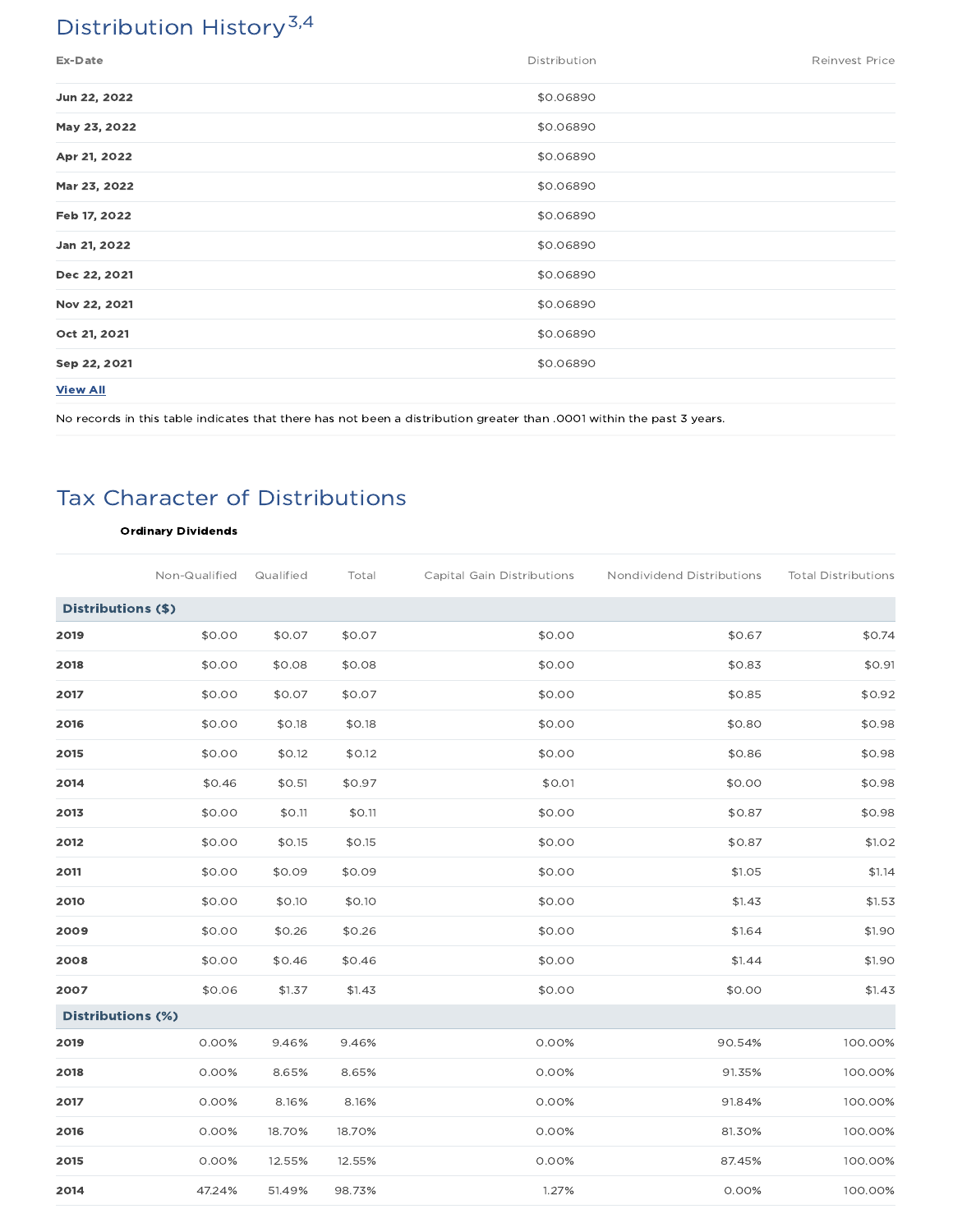#### Ordinary Dividends

|      | Non-Qualified | Qualified | Total   | Capital Gain Distributions | Nondividend Distributions | <b>Total Distributions</b> |
|------|---------------|-----------|---------|----------------------------|---------------------------|----------------------------|
| 2013 | $0.00\%$      | 10.75%    | 10.75%  | 0.00%                      | 89.25%                    | 100.00%                    |
| 2012 | $0.00\%$      | 14.73%    | 14.73%  | 0.00%                      | 85.27%                    | 100.00%                    |
| 2011 | $0.00\%$      | 8.33%     | 8.33%   | 0.00%                      | 91.67%                    | 100.00%                    |
| 2010 | $0.00\%$      | 6.78%     | 6.78%   | 0.00%                      | 93.22%                    | 100.00%                    |
| 2009 | 0.00%         | 13.50%    | 13.50%  | 0.00%                      | 86.50%                    | 100.00%                    |
| 2008 | $0.00\%$      | 24.40%    | 24.40%  | 0.00%                      | 75.60%                    | 100.00%                    |
| 2007 | 3.55%         | 96.45%    | 100.00% | 0.00%                      | 0.00%                     | 100.00%                    |

The information contained herein is provided for informational purposes only and does not constitute a solicitation of an offer to buy or sell Fund shares. Common shares of the Fund are only available for purchase and sale at current market price on a stock exchange. There is no assurance that the Fund will achieve its investment objective. The Fund is subject to numerous risks, including investment risks. Shares of closed-end funds often trade at a discount from their net asset value. The Fund is not a complete investment program and you may lose money investing in the Fund. An investment in the Fund may not be appropriate for all investors. Investors should review and consider carefully the Fund's investment objective, risks, charges and expenses.

The premium/discount is calculated as [(market price/NAV)-1].

Links to Morningstar Fact Sheet and CEF Connect: By clicking on the link from this page to the Morningstar fact sheet or CEF Connect, you will leave the Eaton Vance website. Eaton Vance is not responsible for the content of any such third-party website. See "Terms and Conditions" below.

Eaton Vance Distributors, Inc., Member FINRA/SIPC, is an affiliate of Eaton Vance Management.

### About Risk:

The value of investments held by the Fund may increase or decrease in response to economic, and financial events (whether real, expected or perceived) in the U.S. and global markets. The value of equity securities is sensitive to stock market volatility. A decision as to whether, when and how to use options involves the exercise of skill and judgment, and even a well-conceived and well-executed options program may be adversely affected by market behavior or unexpected events. The exercise of index call options sold by the Fund may require the Fund to sell portfolio securities to generate cash at inopportune times or for unattractive prices. In addition, the trading price of options may be adversely affected if the market for such options becomes less liquid or smaller. Investments in foreign instruments or currencies can involve greater risk and volatility than U.S. investments because of adverse market, economic, political, regulatory, geopolitical or other conditions. Market conditions may limit the ability to generate tax losses or to generate dividend income taxed at favorable tax rates. The Fund's ability to utilize various tax-managed techniques may be curtailed or eliminated in the future by tax legislation or regulation. The Fund's exposure to derivatives involves risks different from, or possibly greater than, the risks associated with investing directly in securities and other investments. Derivatives instruments can be highly volatile, result in leverage (which can increase both the risk and return potential of the Fund) , and involve risks in addition to the risks of the underlying instrument on which the derivative is based, such as counterparty, correlation and liquidity risk. If a counterparty is unable to honor its commitments, the value of Fund shares may decline and/or the Fund could experience delays in the return of collateral or other assets held by the counterparty. The impact of the coronavirus on global markets could last for an extended period and could adversely affect the Fund's performance. The Fund may engage in other investment practices that may involve additional risks.

1. Distribution Rate at NAV and Market Price is calculated by dividing the last distribution paid per share (annualized) by NAV or market price, respectively. A Fund's distributions in any period may be more or less than the net return earned by the Fund on its investments, and therefore should not be used as a measure of performance or confused with "yield" or "income."

2. The Fund has adopted a policy to pay common shareholders a stable monthly distribution, and may pay distributions consisting of amounts characterized for federal income tax purposes as qualified and non-qualified ordinary dividends, capital gains distributions and non-dividend distributions, also known as return of capital.

3. See "Tax Character of Distributions". For information about any distributions in the current year estimated to include non-dividend distributions or capital gains, please refer to **Eaton Vance Closed-End Fund Distribution Notices (19a).** 

4. The Fund has adopted a policy to pay common shareholders a stable monthly distribution. In an effort to maintain a stable distribution amount, the Fund may pay distributions consisting of amounts characterized for federal income tax purposes as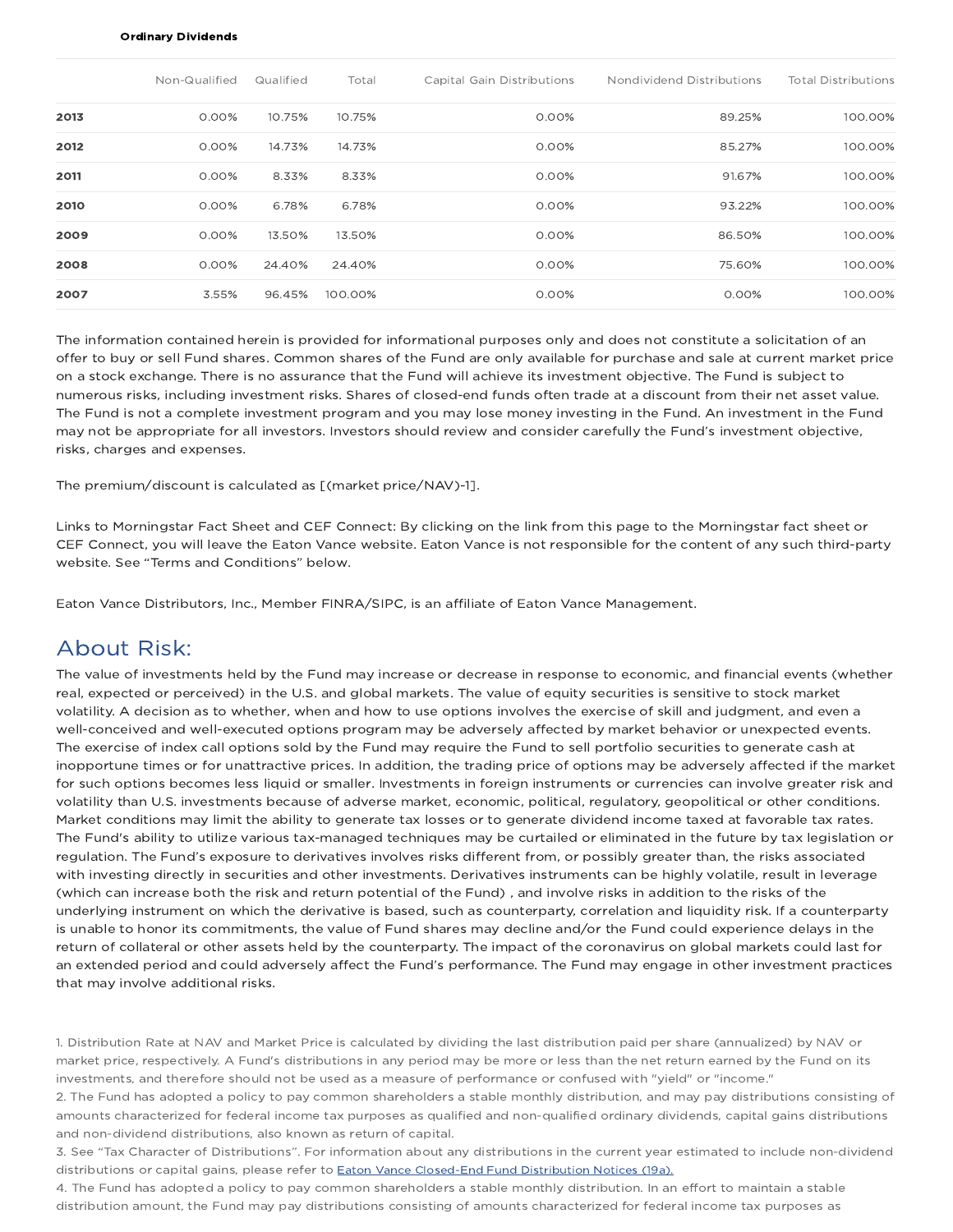qualified and non-qualified ordinary dividends, capital gains distributions and nondividend distributions, also known as return of capital. A nondividend or return of capital distribution may include, for example, a return of some or all of the money that an investor invested in Fund shares, which can cause the Fund's NAV to erode. There is no assurance that the Fund will always be able to pay distributions of a particular size.

### Portfolio

### Fund Holdings  $(\%)^{5,6}$

as of Apr 30, 2022

| Holding                  | % of Net Assets |
|--------------------------|-----------------|
| <b>Microsoft Corp</b>    | 4.39%           |
| Alphabet Inc - CL C      | 4.13%           |
| Amazon.com Inc           | 2.86%           |
| Apple Inc                | 2.86%           |
| <b>Nestle SA</b>         | 2.52%           |
| Coca-Cola Co             | 2.46%           |
| <b>Walt Disney Co</b>    | 2.11%           |
| Iberdrola SA             | 1.85%           |
| <b>ConocoPhillips</b>    | 1.84%           |
| <b>EOG Resources Inc</b> | 1.76%           |
| <b>View All</b>          |                 |

The information contained herein is provided for informational purposes only and does not constitute a solicitation of an offer to buy or sell Fund shares. Common shares of the Fund are only available for purchase and sale at current market price on a stock exchange. There is no assurance that the Fund will achieve its investment objective. The Fund is subject to numerous risks, including investment risks. Shares of closed-end funds often trade at a discount from their net asset value. The Fund is not a complete investment program and you may lose money investing in the Fund. An investment in the Fund may not be appropriate for all investors. Investors should review and consider carefully the Fund's investment objective, risks, charges and expenses.

The premium/discount is calculated as [(market price/NAV)-1].

Links to Morningstar Fact Sheet and CEF Connect: By clicking on the link from this page to the Morningstar fact sheet or CEF Connect, you will leave the Eaton Vance website. Eaton Vance is not responsible for the content of any such third-party website. See "Terms and Conditions" below.

## About Risk:

The value of investments held by the Fund may increase or decrease in response to economic, and financial events (whether real, expected or perceived) in the U.S. and global markets. The value of equity securities is sensitive to stock market volatility. A decision as to whether, when and how to use options involves the exercise of skill and judgment, and even a well-conceived and well-executed options program may be adversely affected by market behavior or unexpected events. The exercise of index call options sold by the Fund may require the Fund to sell portfolio securities to generate cash at inopportune times or for unattractive prices. In addition, the trading price of options may be adversely affected if the market for such options becomes less liquid or smaller. Investments in foreign instruments or currencies can involve greater risk and volatility than U.S. investments because of adverse market, economic, political, regulatory, geopolitical or other conditions. Market conditions may limit the ability to generate tax losses or to generate dividend income taxed at favorable tax rates. The Fund's ability to utilize various tax-managed techniques may be curtailed or eliminated in the future by tax legislation or regulation. The Fund's exposure to derivatives involves risks different from, or possibly greater than, the risks associated with investing directly in securities and other investments. Derivatives instruments can be highly volatile, result in leverage (which can increase both the risk and return potential of the Fund) , and involve risks in addition to the risks of the underlying instrument on which the derivative is based, such as counterparty, correlation and liquidity risk. If a counterparty is unable to honor its commitments, the value of Fund shares may decline and/or the Fund could experience delays in the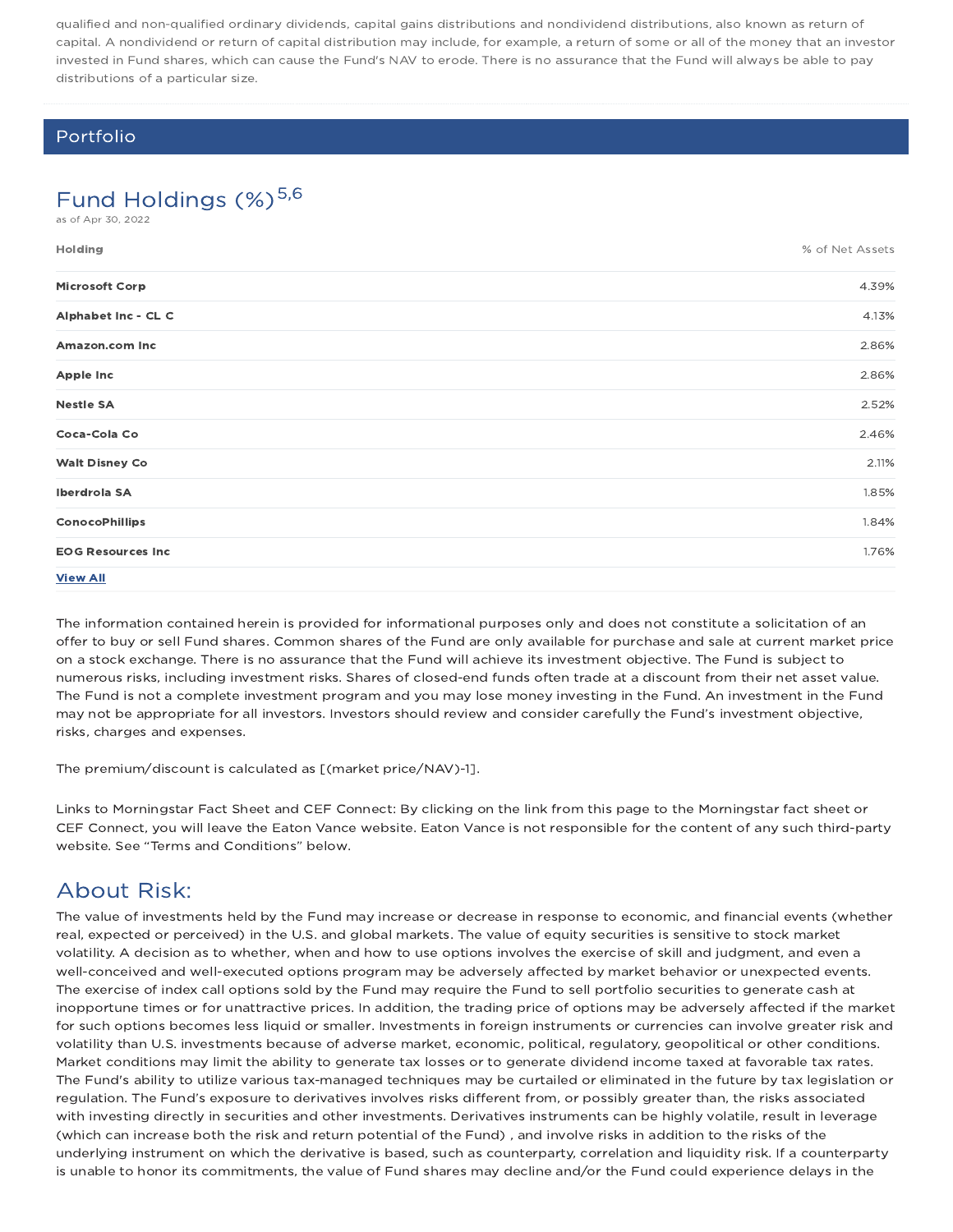return of collateral or other assets held by the counterparty. The impact of the coronavirus on global markets could last for an extended period and could adversely affect the Fund's performance. The Fund may engage in other investment practices that may involve additional risks.

Eaton Vance Distributors, Inc., Member FINRA/SIPC, is an affiliate of Eaton Vance Management.

5. Percent of total net assets.

6. The following list reflects unaudited securities holdings. Holdings information may differ if presented as of trade date. Due to rounding, holdings of less than 0.005% may show as 0.00%. Portfolio information subject to change due to active management.

#### Management



Christopher M. Dyer, CFA Managing Director, Head of Global **Equities** Joined Eaton Vance 2015

#### Biography

Chris is a managing director of Morgan Stanley. He is Head of the Eaton Vance Global Equity team and a portfolio manager for global and international equity portfolios. He joined Eaton Vance in 2015. Morgan Stanley acquired Eaton Vance in March 2021.

Chris began his career in the financial services industry in 1995. Before joining Eaton Vance, he was managing director and head of European equity for Goldman Sachs Asset Management (GSAM), where he was affiliated since 2001.

Chris earned a B.S., cum laude, from Georgetown University and an MBA from The Wharton School, University of Pennsylvania. He is a CFA charterholder.

#### Education

- B.S. Georgetown University
- M.B.A. The Wharton School, University of Pennsylvania

#### Experience

• Managed Fund since 2015

#### Other funds managed

- **Tax-Advantaged Global Dividend Income Fund**
- Tax-Advantaged Global Dividend Opportunities Fund

### Literature

### Literature

Fact Sheet

Download - Last updated: Mar 31, 2022

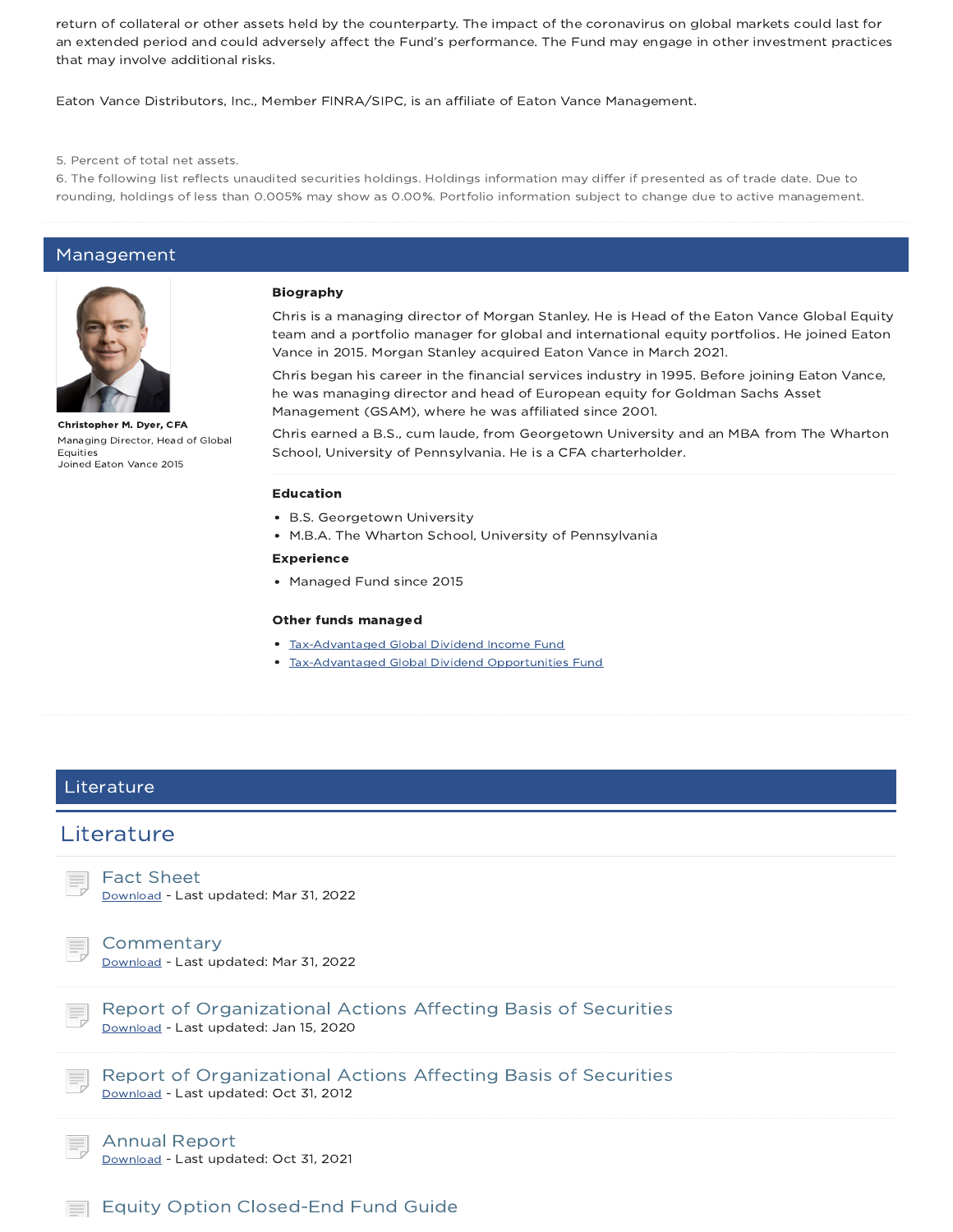| <u>I</u><br>Download - Last updated: Mar 31, 2022                                                                             |
|-------------------------------------------------------------------------------------------------------------------------------|
| <b>Important Quarterly Equity Option Fund Data</b><br>Download - Last updated: Mar 31, 2022                                   |
| <b>Full Prospectus</b><br>Download - Last updated: Feb 18, 2022                                                               |
| Q1 Holdings<br>Download - Last updated: Jan 31, 2022                                                                          |
| Q3 Holdings<br>Download - Last updated: Jul 31, 2021                                                                          |
| Holdings - Form N-PORT<br>Download                                                                                            |
| <b>Return of Capital Distributions Demystified</b><br>Download - Last updated: Dec 29, 2021                                   |
| Eaton Vance Announces Upcoming Retirement of Michael A. Allison<br>Download - Last updated: May 13, 2021                      |
| Eaton Vance Announces Updated Results of Closed-End Fund Share Repurchase<br>Programs<br>Download - Last updated: Jan 9, 2014 |
| Distribution Dates and Amounts Announced for Eaton Vance Closed-End Funds<br>Download - Last updated: Jun 1, 2022             |
| Eaton Vance Closed-End Funds Release Estimated Sources of Distribution<br>Download - Last updated: May 31, 2022               |
| Distribution Dates and Amounts Announced for Eaton Vance Closed-End Funds<br>Download - Last updated: May 2, 2022             |
| Eaton Vance Closed-End Funds Release Estimated Sources Of Distributions<br>Download - Last updated: Apr 29, 2022              |
| Distribution Dates and Amounts Announced for Eaton Vance Closed-End Funds<br>Download - Last updated: Apr 1, 2022             |
| Eaton Vance Closed-End Funds Release Estimated Sources of Distribution<br>Download - Last updated: Mar 31, 2022               |
| Distribution Dates and Amounts Announced for Eaton Vance Closed-End Funds<br>Download - Last updated: Mar 1, 2022             |
| Eaton Vance Closed-End Funds Release Estimated Sources Of Distributions<br>Download - Last updated: Feb 28, 2022              |
| Distribution Dates and Amounts Announced for Eaton Vance Closed-End Funds<br>Download - Last updated: Feb 1, 2022             |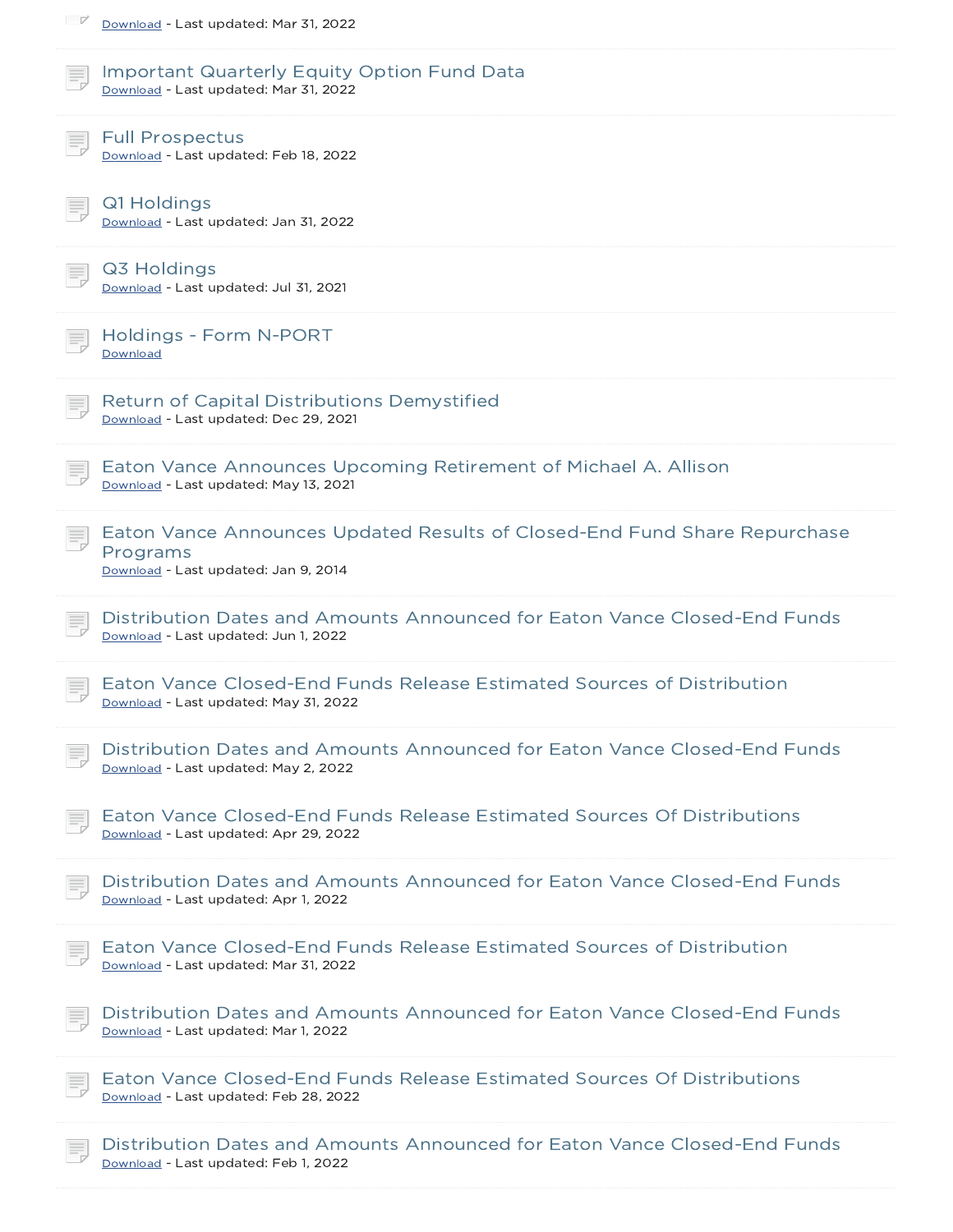| Eaton Vance Closed-End Funds Release Estimated Sources of Distribution<br>Download - Last updated: Jan 31, 2022                                       |
|-------------------------------------------------------------------------------------------------------------------------------------------------------|
| Distribution Dates and Amounts Announced for Eaton Vance Closed-End Funds<br>Download - Last updated: Jan 3, 2022                                     |
| Eaton Vance Closed-End Funds Release Estimated Sources of Distribution<br>Download - Last updated: Dec 31, 2021                                       |
| Distribution Dates and Amounts Announced for Eaton Vance Closed-End Funds<br>Download - Last updated: Dec 1, 2021                                     |
| Eaton Vance Closed-End Funds Release Estimated Sources of Distributions<br>Download - Last updated: Nov 30, 2021                                      |
| Distribution Dates and Amounts Announced for Eaton Vance Closed-End Funds<br>Download - Last updated: Nov 1, 2021                                     |
| Eaton Vance Closed-End Funds Release Estimated Sources of Distribution<br>Download - Last updated: Oct 29, 2021                                       |
| Distribution Dates and Amounts Announced for Eaton Vance Closed-End Funds<br>Download - Last updated: Oct 1, 2021                                     |
| Eaton Vance Closed-End Funds Release Estimated Sources of Distribution<br>Download - Last updated: Sep 30, 2021                                       |
| Distribution Dates and Amounts Announced for Eaton Vance Closed-End Funds<br>Download - Last updated: Sep 1, 2021                                     |
| Eaton Vance Closed-End Funds Release Estimated Sources of Distributions<br>Download - Last updated: Aug 31, 2021                                      |
| Certain Eaten Vance Closed-End Funds Announce Telephonic Annual Meeting of<br>Shareholders On August 12, 2021<br>Download - Last updated: Aug 2, 2021 |
| Distribution Dates and Amounts Announced for Eaton Vance Closed-End Funds<br>Download - Last updated: Aug 2, 2021                                     |
| Eaton Vance Closed-End Funds Release Estimated Sources of Distribution<br>Download - Last updated: Jul 30, 2021                                       |
| Distribution Dates and Amounts Announced for Eaton Vance Closed-End Funds<br>Download - Last updated: Jul 1, 2021                                     |
| Eaton Vance Closed-End Funds Release Estimated Sources of Distributions<br>Download - Last updated: Jun 30, 2021                                      |
| Distribution Dates and Amounts Announced for Eaton Vance Closed-End Funds<br>Download - Last updated: Jun 1, 2021                                     |
| Eaton Vance Closed-End Funds Release Estimated Sources of Distributions<br>Download - Last updated: May 28, 2021                                      |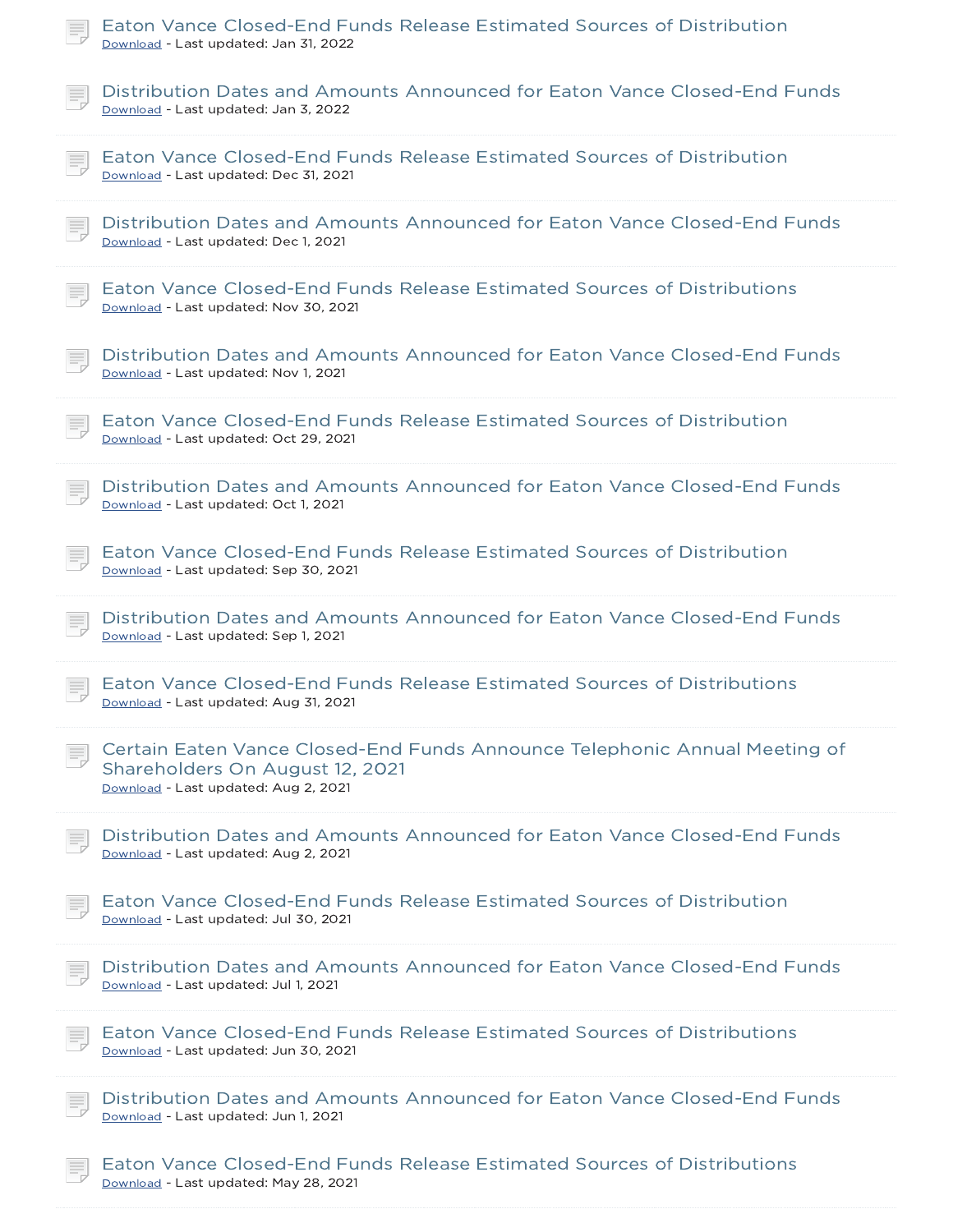| Distribution Dates and Amounts Announced for Eaton Vance Closed-End Funds<br>Download - Last updated: May 3, 2021                                                   |
|---------------------------------------------------------------------------------------------------------------------------------------------------------------------|
| Eaton Vance Closed-End Funds Release Estimated Sources of Distributions<br>Download - Last updated: Apr 30, 2021                                                    |
| Distribution Dates and Amounts for Eaton Vance Closed-End Funds<br>Download - Last updated: Apr 1, 2021                                                             |
| Eaton Vance Closed-End Funds Release Estimated Sources of Distributions<br>Download - Last updated: Mar 31, 2021                                                    |
| Distribution Dates and Amounts Announced for Eaton Vance Closed-End Funds<br>Download - Last updated: Mar 1, 2021                                                   |
| Eaton Vance Closed-End Funds Release Estimated Sources of Distributions<br>Download - Last updated: Feb 26, 2021                                                    |
| Distribution Dates and Amounts Announced for Eaton Vance Closed-End Funds<br>Download - Last updated: Feb 1, 2021                                                   |
| Eaton Vance Closed-End Funds Release Estimated Sources of Distribution<br>Download - Last updated: Jan 29, 2021                                                     |
| Results of Joint Special Shareholder Meeting of Certain Eaton Vance Closed-End<br>Funds<br>Download - Last updated: Jan 25, 2021                                    |
| Corrected Results of Joint Special Shareholder Meeting of Certain Eaton Vance<br><b>Closed-End Funds</b><br>Download - Last updated: Jan 12, 2021                   |
| Results of Joint Special Shareholder Meeting of Certain Eaton Vance Closed-End<br><b>Funds</b><br>Download - Last updated: Jan 8, 2021                              |
| Distribution Dates and Amounts Announced for Eaton Vance Closed-End Funds<br>Download - Last updated: Jan 4, 2021                                                   |
| Eaton Vance Closed-End Funds Release Estimated Sources of Distribution<br>Download - Last updated: Dec 31, 2020                                                     |
| Certain Eaton Vance Closed-End Funds Joint Special Meeting of Shareholders on<br>January 7, 2021 Will Be a Virtual Meeting<br>Download - Last updated: Dec 23, 2020 |
| Distribution Dates and Amounts Announced for Eaton Vance Closed-End Funds<br>Download - Last updated: Dec 1, 2020                                                   |
| Eaton Vance Closed-End Funds Release Estimated Sources of Distribution<br>Download - Last updated: Nov 30, 2020                                                     |
| Eaton Vance Closed-End Funds Announce Board Approval of New Investment<br>Advisory and Sub-Advisory Agreements                                                      |

Download - Last updated: Nov 10, 2020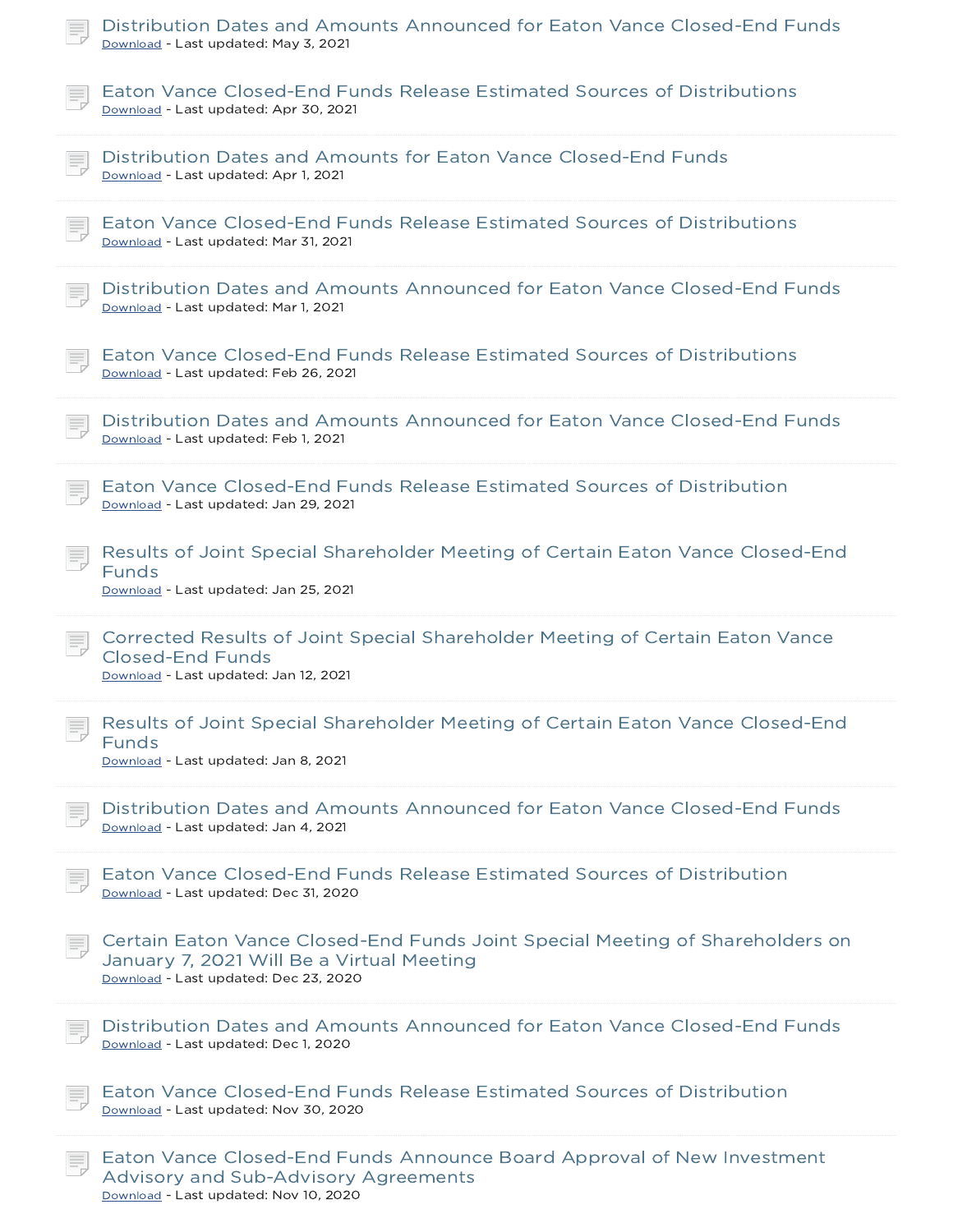| Distribution Dates and Amounts Announced for Eaton Vance Closed-End Funds<br>Download - Last updated: Nov 2, 2020                                                                                        |
|----------------------------------------------------------------------------------------------------------------------------------------------------------------------------------------------------------|
| Eaton Vance Closed-End Funds Release Estimated Sources of Distribution<br>Download - Last updated: Oct 30, 2020                                                                                          |
| Eaton Vance Closed-End Funds Announce Record and Meeting Dates For Joint<br><b>Special Meeting of Shareholders</b><br>Download - Last updated: Oct 29, 2020                                              |
| Distribution Dates and Amounts Announced for Eaton Vance Closed-End Funds<br>Download - Last updated: Oct 1, 2020                                                                                        |
| Eaton Vance Closed-End Funds Release Estimated Sources of Distribution<br>Download - Last updated: Sep 30, 2020                                                                                          |
| Distribution Dates and Amounts Announced for Eaton Vance Closed-End Funds<br>Download - Last updated: Sep 1, 2020                                                                                        |
| Eaton Vance Closed-End Funds Release Estimated Sources of Distribution<br>Download - Last updated: Aug 31, 2020                                                                                          |
| Distribution Dates and Amounts Announced for Eaton Vance Closed-End Funds<br>Download - Last updated: Aug 3, 2020                                                                                        |
| Eaton Vance Closed-End Funds Release Estimated Sources of Distribution<br>Download - Last updated: Jul 31, 2020                                                                                          |
| Certain Eaton Vance Closed-End Funds Announce Telephonic Annual Meeting of<br>Shareholders on August 13, 2020<br>Download - Last updated: Jul 27, 2020                                                   |
| Distribution Dates and Amounts Announce for Eaton Vance Closed-End Funds<br>Download - Last updated: Jul 1, 2020                                                                                         |
| Eaton Vance Closed-End Funds Release Estimated Sources of Distribution<br>Download - Last updated: Jun 30, 2020                                                                                          |
| Distribution Dates and Amounts Announced for Eaton Vance Closed-End Funds and<br>Portfolio Managers of Eaton Have High Income 2021 Target Term Trust (NYSE: EHT)<br>Download - Last updated: Jan 2, 2020 |
| Distribution Dates and Distribution Rate Changes Announced for Certain Eaton<br><b>Vance Closed-End Funds</b><br>Download - Last updated: Jan 2, 2019                                                    |
| Eaton Vance Global Dividend Closed-End Funds Announce Appointment of Sub-<br>Adviser<br>Download - Last updated: Nov 1, 2017                                                                             |
| Eaton Vance Closed-End Funds Release Estimated Sources of Distribution<br>Download - Last updated: May 31, 2017                                                                                          |

**Distribution Dates and Amounts Announced for Eaton Vance Closed-End Funds**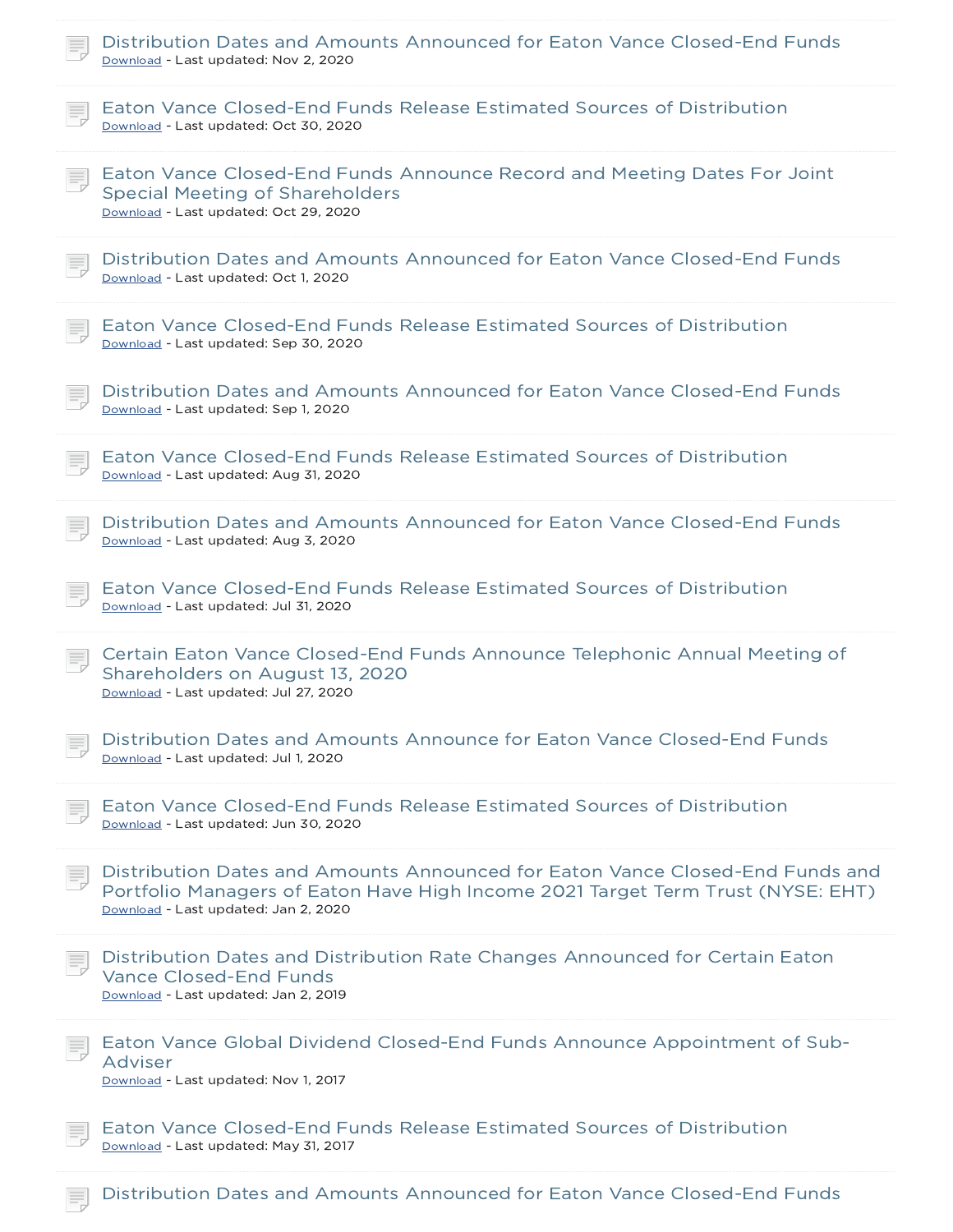| Download - Last updated: May 1, 2017                                                                                                                  |
|-------------------------------------------------------------------------------------------------------------------------------------------------------|
| Eaton Vance Closed-End Funds Release Estimated Sources of Distributions<br>Download - Last updated: Apr 28, 2017                                      |
| Distribution Dates and Amounts Announced for Eaton Vance Closed-End Funds<br>Download - Last updated: Apr 3, 2017                                     |
| Distribution Dates and Distribution Rate Changes Announced for Certain Eaton<br><b>Vance Closed-End Funds</b><br>Download - Last updated: Mar 1, 2017 |
| Eaton Vance Global Dividend Closed-End Funds Announce Appointment of Sub-<br>Adviser<br>Download - Last updated: Dec 4, 2015                          |
| Eaton Vance Tax-Managed Equity Funds Announce Changes in Investment Policies<br>Download - Last updated: Oct 28, 2015                                 |
| Eaton Vance Updates Results of Equity Option CEF Share Repurchase Program<br>Download - Last updated: Oct 4, 2013                                     |
| Eaton Vance Announces Updated Results of Equity Option Closed-End Fund Share<br>Repurchase Program<br>Download - Last updated: Sep 19, 2013           |
| Eaton Vance Announces Results of Equity Option Closed-End Fund Share<br>Repurchase Program<br>Download - Last updated: May 1, 2013                    |
| Eaton Vance Announces Results of Equity Option Closed-End Fund Share<br>Repurchase Program<br>Download - Last updated: Mar 8, 2013                    |
| Eaton Vance Equity Option CEFs Adopt Share Repurchase Program<br>Download - Last updated: Aug 8, 2012                                                 |
| <b>Proxy Statement</b><br>Download - Last updated: Jun 23, 2022                                                                                       |
| <b>SAI</b><br>Download - Last updated: Feb 18, 2022                                                                                                   |
| Section 16 Filings - www.sec.gov<br>Download - Last updated: Jun 30, 2011                                                                             |
| <b>Semi-Annual Report</b><br>Download - Last updated: Apr 30, 2022                                                                                    |
|                                                                                                                                                       |